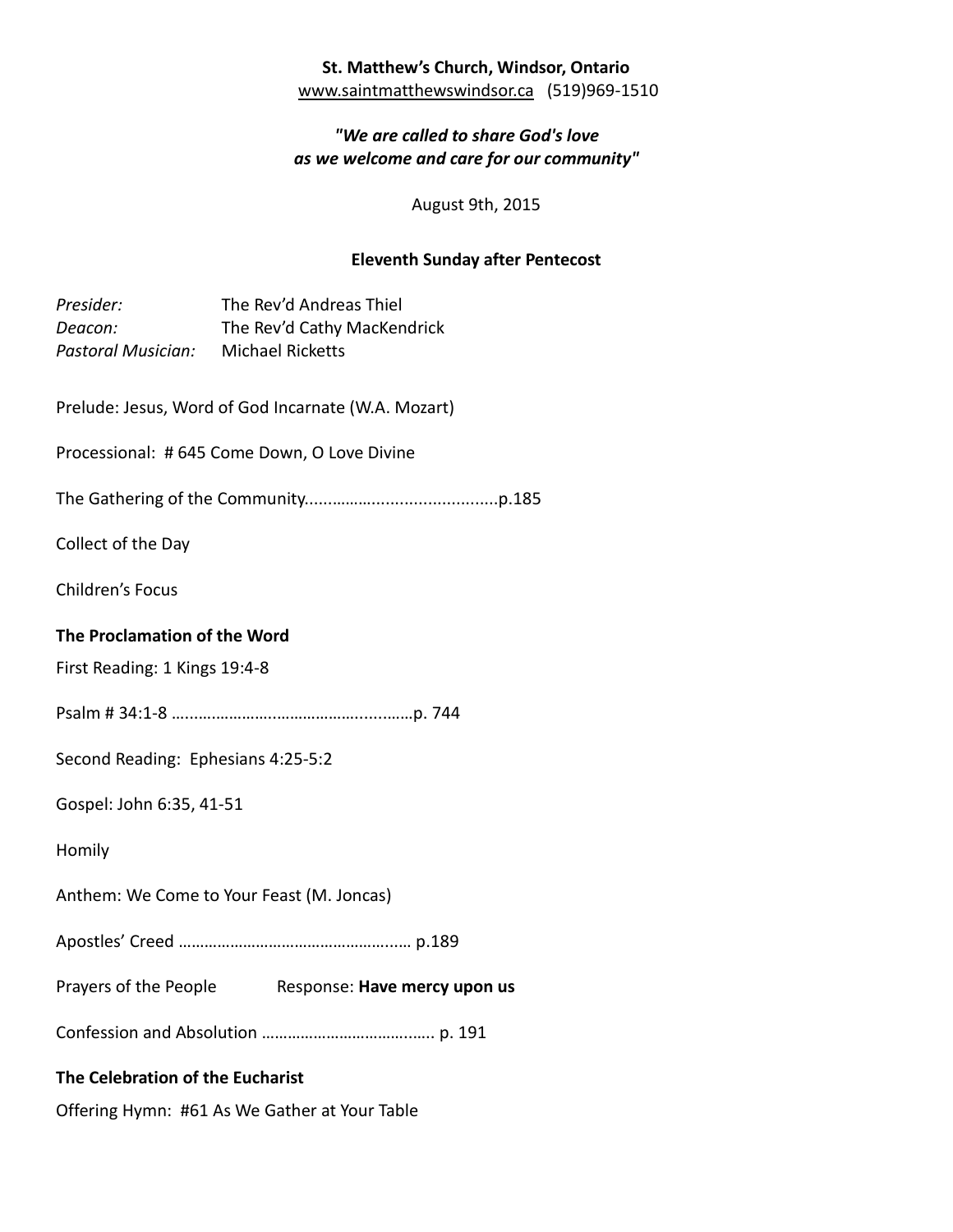#### **The Great Thanksgiving**

Eucharistic Prayer: #1 …………………………….……..…. p. 193

The Lord's Prayer

Breaking of the Bread: #2 ………………………….………p. 212

*Presider:* We break this bread to share in the body of Christ.  *All:* **We, being many, are one body, For we all share in the one bread.**

Lamb of God

Communion Procession: Eat This Bread

Prayer after Communion and Doxology………………….…. p.214

Parish Announcements

Recessional Hymn: # 524 O Christ, the Great Foundation

Postlude: Trumpet Tune on Aurelia (J. Linker)

**\* \* \* \* \***

**Welcome visitors** – We are blessed you are with us. Please let us know how we can serve you. If you desire, there are "Visitor's envelopes" on the table in the narthex (foyer) for your use.

#### **Scheduled Ministers for Today's Liturgy:**

**Cantors:** John Rossi, Margaret Kissau, Beth Felet **Clarinet** : Gordon Drake **Intercessor:** Ann Hucal **Lector:** Jen McAlpine **Server:** Erica Rossi **Collection Supervisor**: John Rossi **Sidespersons**: Pauline & Don Patterson, Virginia Schofield, Ed Levergood **Communion Ministers**: Jen McAlpine, Dennis Bernard, Josh Canty

**Scripture readings for Sunday, August 16, 2015 –** Proverbs 9:1-6; Ps. 34:9-14; Ephesians 5:15-20; John 6:51-58

**People who are ill and/or in hospital –** If you know of someone who is in hospital, please let either Rev. Andreas or Rev. Cathy (519 966 5729) know so that they might have a pastoral visit.

**Outreach Ministries** – Remember your gifts to H<sub>Reproduced under Onelicense.net #A-707090. All rights reserved h</sub> Breakfast Program, and the ministry to the South We

**Would you like a pastoral visit? –** Please let Rev'd Andreas know (519-969-1510, church; 226-345-5085, cell) to arrange a mutually convenient time.